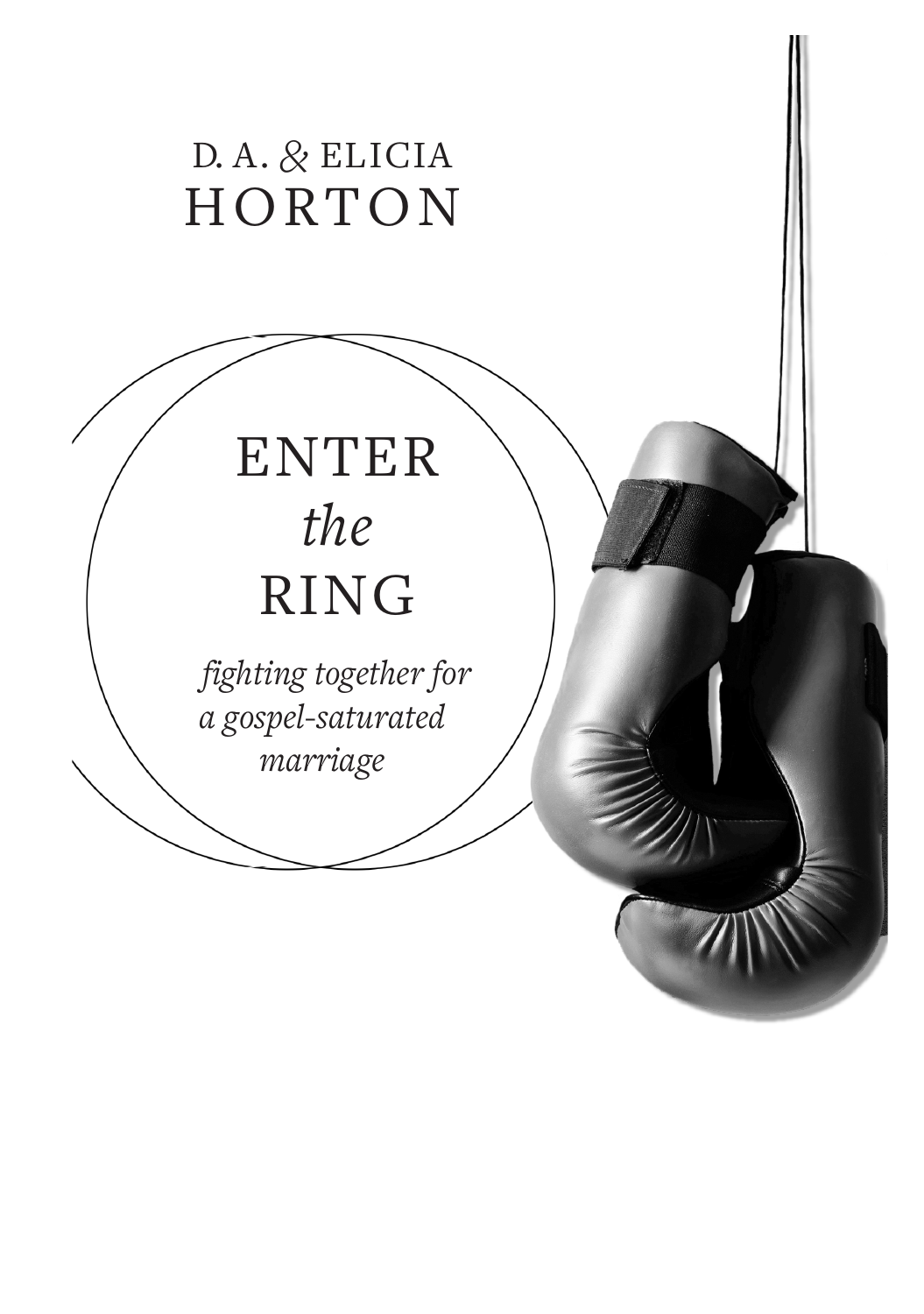# **Understand Your Finances**

It is vital for you and your spouse to budget together, but doing a budget, particularly if you've never done one, can be daunting. Don't be intimidated! You can do this. We encourage you to sit down with your spouse and fill in the following budget work sheet and then complete the homework assignment. The work sheet should provide a realistic assessment of your assets, streams of monthly income, and liabilities. The homework will help you and your spouse talk through your thought process on finances and how your perception may be different from reality. Having a realistic understanding of your finances and what things cost is the first step to a healthier financial climate in your home.

| Assets:              |  |
|----------------------|--|
| 1. Savings           |  |
| 2. Checking          |  |
| 3. Real Estate Owned |  |
| 4. Other Investments |  |
| Total                |  |

*Exercise—The Family Budget*

| Income:            |  |
|--------------------|--|
| 1. Salary          |  |
| 2. Spouse's Salary |  |
| 3. Other Income    |  |
| Total              |  |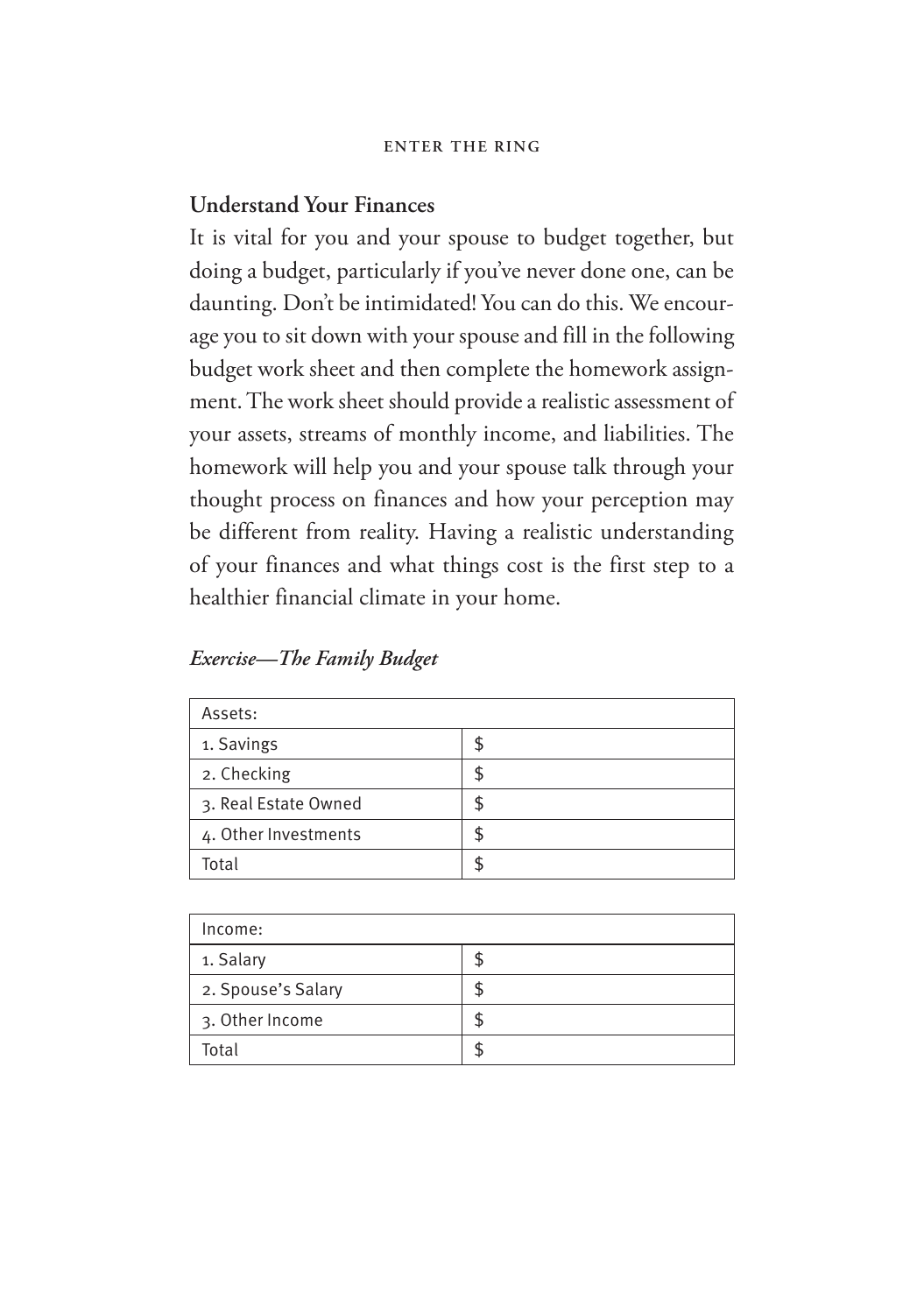#### **On the Ropes**

| Expenses:                                 |    |                                     |    |  |
|-------------------------------------------|----|-------------------------------------|----|--|
| 1. Car<br>Payments                        | \$ | 16. Student<br>Loans                | \$ |  |
| 2. Mortgage or<br>Rent                    | \$ | 17. College<br>Savings              | \$ |  |
| 3. Gasoline                               | \$ | 18. Property<br><b>Taxes</b>        | \$ |  |
| 4. Groceries                              | \$ | 19. Personal<br>Loans               | \$ |  |
| 5. Credit Card                            | \$ | 20. Other<br>Loans                  | \$ |  |
| 6. Spouse's<br>Credit Card                | \$ | 21. Tithes/<br>Offerings            | \$ |  |
| 7. Medical Bills                          | \$ | 22. Eating Out                      | \$ |  |
| 8. Dental Bills                           | \$ | 23. Recreation                      | \$ |  |
| 9. Car<br>Insurance                       | \$ | 24. Clothes                         | \$ |  |
| 10. Life<br>Insurance                     | \$ | 25. Home<br>Repairs/<br>Maintenance | \$ |  |
| 11. Health<br>Insurance                   | \$ | $26.$ Dues/<br>Memberships          | \$ |  |
| 12. Renters or<br>Homeowners<br>Insurance | \$ | 27. Pets                            | \$ |  |
| 13.401(k)                                 | \$ | 28. Babysitting                     | \$ |  |
| 14. Savings                               | \$ | 29.<br>Subscriptions                | \$ |  |
| 15. Utilities                             | \$ | 30. Personal<br>Grooming            |    |  |
| Total \$                                  |    |                                     |    |  |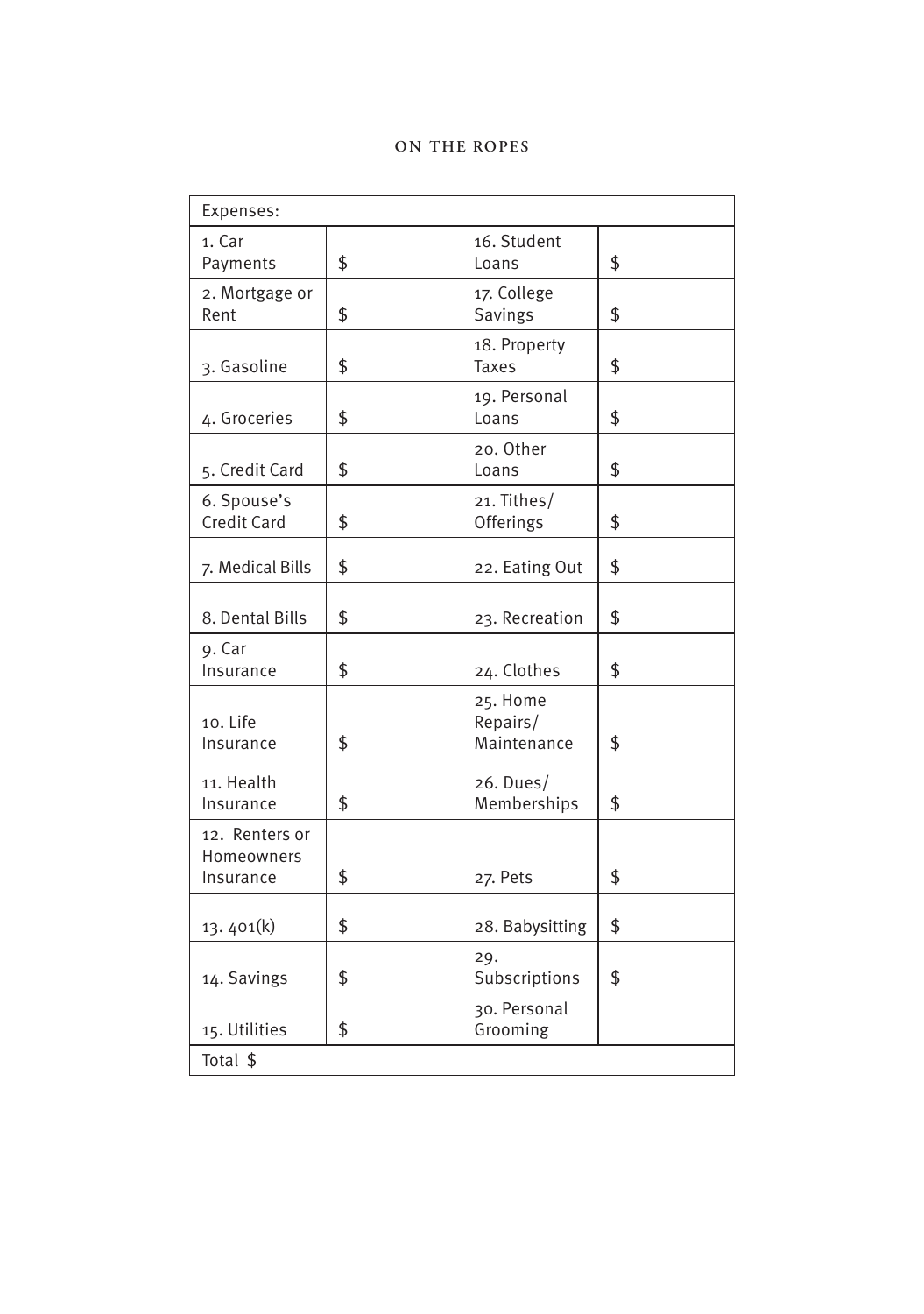# *Homework—Go Shopping, but Don't Spend Any Money*

Do you have a difficult time understanding why you're sometimes short on money? Do you think you would be a better manager of finances than your spouse? This activity will help you understand how off the mark guessing and estimations can be when it comes to budgeting. In the space provided, write down the price you think each item costs. Then, within a few days, go to the grocery store together, find these items, and price them.

|                                            | <b>Estimated Cost</b> | <b>Actual Cost</b> |
|--------------------------------------------|-----------------------|--------------------|
| 1. Two cans of baked<br>beans              | \$                    | \$                 |
| 2. A large box of<br><b>Fruity Pebbles</b> | \$                    | \$                 |
| 3. A large box of<br>laundry detergent     | \$                    | \$                 |
| 4. A five-pound bag<br>of potatoes         | \$                    | \$                 |
| 5. Betty Crocker<br>chocolate cake mix     | \$                    | \$                 |
| 6. A gallon of<br>2 percent milk           | \$                    | \$                 |
| 7. A medium-size jar<br>of peanut butter   | \$                    | \$                 |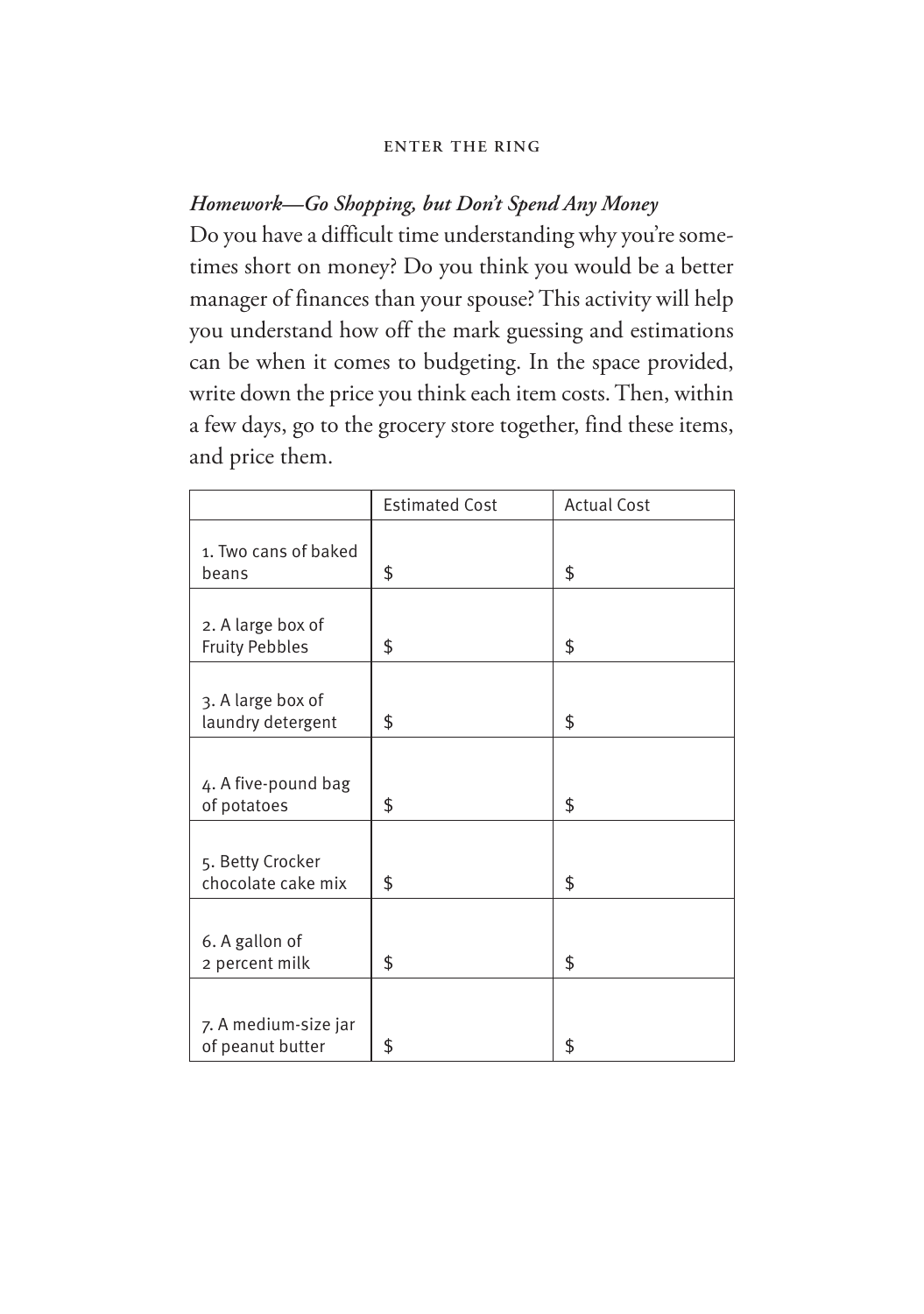## **On the Ropes**

Now do the same exercise, but this time with these services and items in mind:

|                                       | <b>Estimated Cost</b> | <b>Actual Cost</b> |
|---------------------------------------|-----------------------|--------------------|
|                                       |                       |                    |
| 1. A man's haircut<br>$(+ tip)$       | \$                    | \$                 |
|                                       |                       |                    |
| 2. A woman's<br>haircut/style (+ tip) | \$                    | \$                 |
|                                       |                       |                    |
| 3. An outfit for a<br>woman           | \$                    | \$                 |
|                                       |                       |                    |
| 4. An outfit for a<br>man             | \$                    | \$                 |
|                                       |                       |                    |
| 5. Sneakers for a<br>woman            | \$                    | \$                 |
|                                       |                       |                    |
| 6. Sneakers for a<br>man              | \$                    | \$                 |
|                                       |                       |                    |
| 7. Two tickets to the<br>movies       | \$                    | \$                 |
|                                       |                       |                    |
|                                       |                       |                    |
| 8. A Bible                            | \$                    | \$                 |
|                                       |                       |                    |
| 9. Thirteen-inch<br>MacBook Pro       | \$                    | \$                 |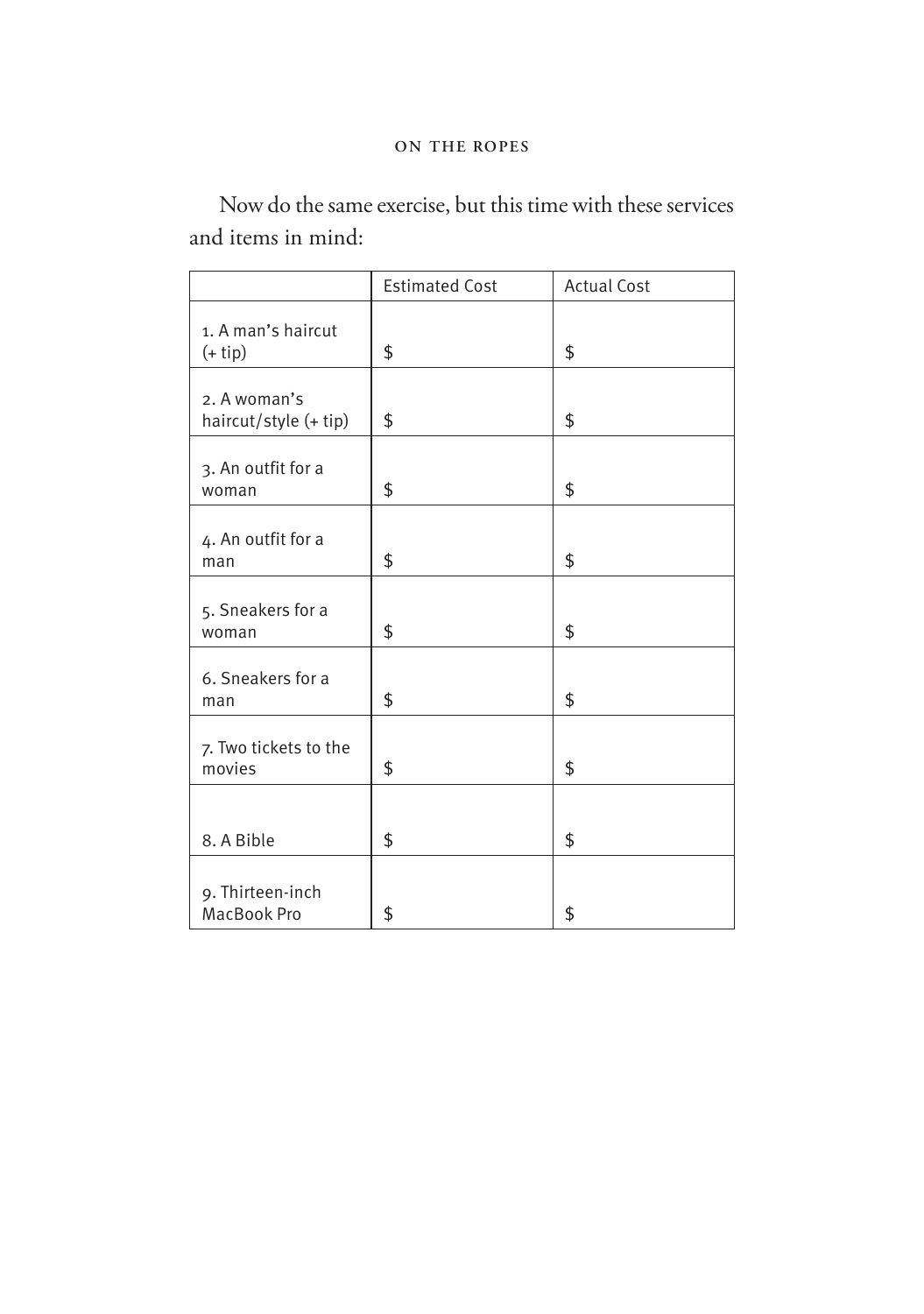# **Notes**

#### **CHAPTER 1: BEAT THE WORLD TO THE PUNCH**

- 1. See, for example, Adam Liptak, "Supreme Court Ruling Makes Same-Sex Marriage a Right Nationwide," *New York Times*, June 26, 2015, https://www .nytimes.com/2015/06/27/us/supreme-court-same-sex-marriage.html?\_r=0.
- 2. See, for example, Aaron Earls, "Christian Twitter Reaction to Gay Marriage Ruling," *The Wardrobe Door* (blog)*,* June 26, 2015, http:// thewardrobedoor.com/2015/06/christian-twitter-reaction-to-gay-marriage -ruling.html.
- 3. William Arndt, Frederick W. Danker, and Walter Bauer, *A Greek-English Lexicon of the New Testament and Other Early Christian Literature*, 3rd ed. (Chicago: University of Chicago Press, 2000), 879.
- 4. See Henry Jackson Flanders, Jr., "Marriage in the New Testament," in Watson E. Mills, ed., *Mercer Dictionary of the Bible* (Macon, GA: Mercer University Press, 1990), 553. Flanders says, "The Bible opens and closes with a marital union concept."
- 5. Andreas Kostenberger, "The Bible's Teaching on Marriage and Family," Family Research Council, accessed November 1, 2016, http://www.frc.org /brochure/the-bibles-teaching-on-marriage-and-family.
- 6. William J. Duiker and Jackson J. Spielvogel, *World History*, 7th ed. (Boston: Wadsworth, 2013), 13.
- 7. George P. Monger, *Marriage Customs of the World: From Henna to Honeymoons* (Santa Barbara, CA: ABC-Clio, 2004), 194.
- 8. Karen K. Hersch, *The Roman Wedding: Ritual and Meaning in Antiquity* (New York: Cambridge University Press, 2010), 20.
- 9. Monger, *Marriage Customs*, 194.
- 10. Steven Leonard Jacobs, *The Jewish Experience: An Introduction to Jewish History and Jewish Life* (Minneapolis: Fortress Press, 2010), 156.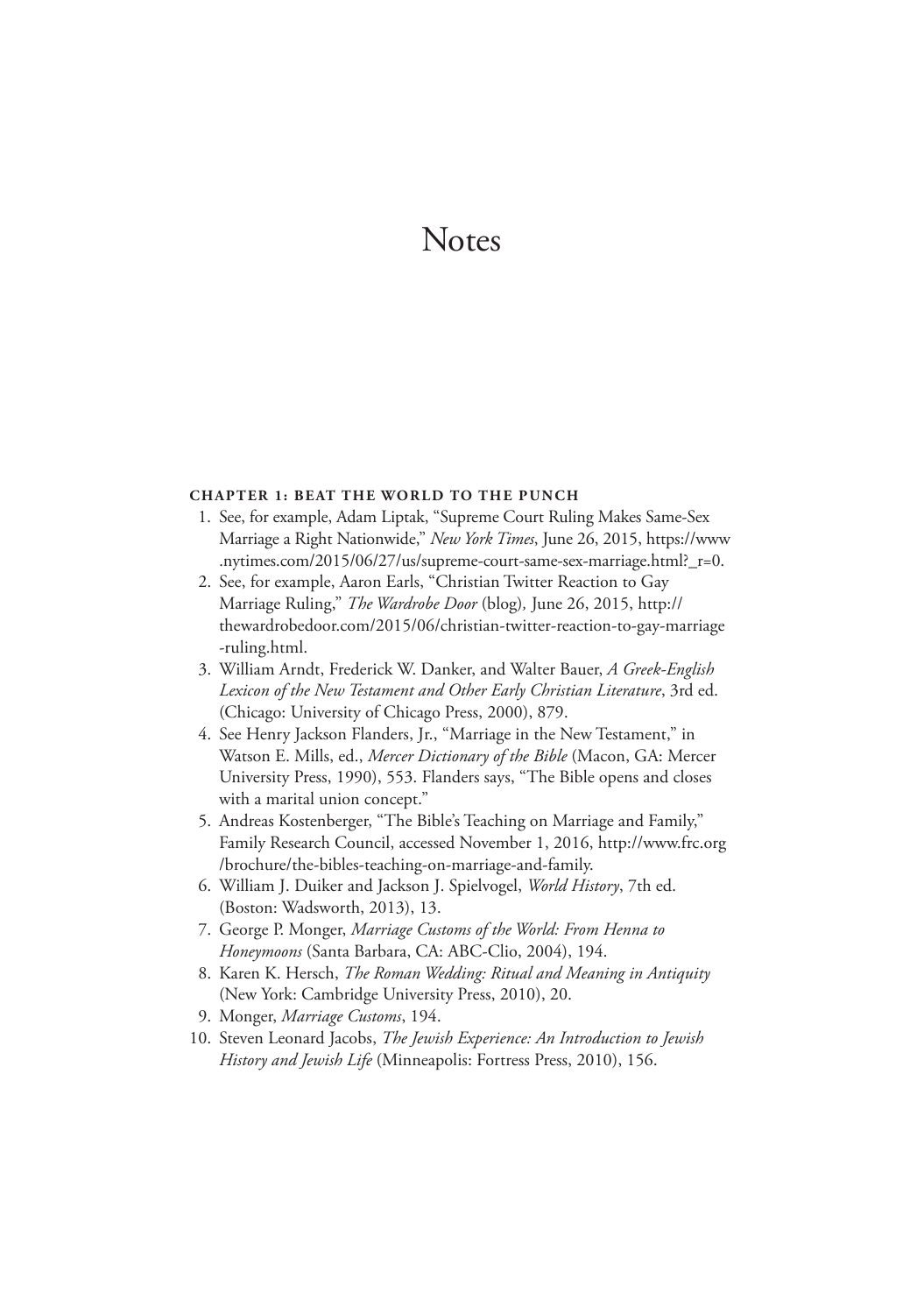- 11. Bruce K. Waltke with Cathi J. Fredricks, *Genesis: A Commentary* (Grand Rapids, MI: Zondervan, 2001), 88.
- 12. See Alfred Edersheim, *Sketches of Jewish Social Life in the Days of Christ* (London: Religious Tract Society, 1876), 60, and Matthew Henry, *Matthew Henry's Commentary on the Whole Bible*, New Modern Edition (Peabody, MA: Hendrickson, 1994), Logos Bible Software: Genesis 2:21-25.
- 13. *Macmillan Dictionary*, s.v. "consummation," accessed August 9, 2017, http:// www.macmillandictionary.com/us/dictionary/american/consummation.
- 14. H. D. M. Spence-Jones, ed., *The Pulpit Commentary: Genesis*, vol. 1 (New York: Funk & Wagnalls Company, 1909), 53.
- 15. James Swanson, *A Dictionary of Biblical Languages with Semantic Domains: Hebrew (Old Testament)* (Oak Harbor, WA: Logos Research Systems, 2001), Logos Bible Software, 1815.

#### **CHAPTER 3: CAN WE TALK?**

- 1. Pastor David T. Moore, "He Said, She Said . . . ," from the second sermon in his series "Love for a Lifetime," How Marriage Works.com, accessed November 16, 2016, https://howmarriageworks.com/heshe.php.
- 2. Jud Wilhite, *That Crazy Little Thing Called Love: The Soundtrack of Marriage, Sex, and Faith* (Cincinnati: Standard, 2007), 35.
- 3. Kira S. Birditt et al., eds., "Marital Conflict Behaviors and Implications for Divorce Over 16 Years," *Journal of Marriage and Family* 72 (October 2010): 1188–204, doi:10.1111/j.1741-3737.2010.00758.x.
- 4. Ellie Lisitsa, "The Four Horsemen: Criticism, Contempt, Defensiveness, and Stonewalling," *The Gottman Relationship Blog*, April 24, 2013, https:// www.gottman.com/blog/the-four-horsemen-recognizing-criticism -contempt-defensiveness-and-stonewalling/.
- 5. John Gray, *Men Are from Mars, Women Are from Venus: The Definitive Guide to Relationships* (London: Element, 1992), 155.
- 6. John Powell, *Why Am I Afraid to Tell You Who I Am?* (Grand Rapids, MI: Zondervan, 1999), 30–36.
- 7. Gary Chapman, "Mastering Your Spouse's Love Language," Focus on the Family, accessed November 1, 2016, http://www.focusonthefamily.com /marriage/communication-and-conflict/mastering-your-spouses-love -language.
- 8. Gary Chapman, *The Five Love Languages: The Secret to Love That Lasts* (Chicago: Northfield Publishing, 2015).
- 9. Amanda Lenhart and Maeve Duggan, "Couples, the Internet, and Social Media: How American Couples Use Digital Technology to Manage Life,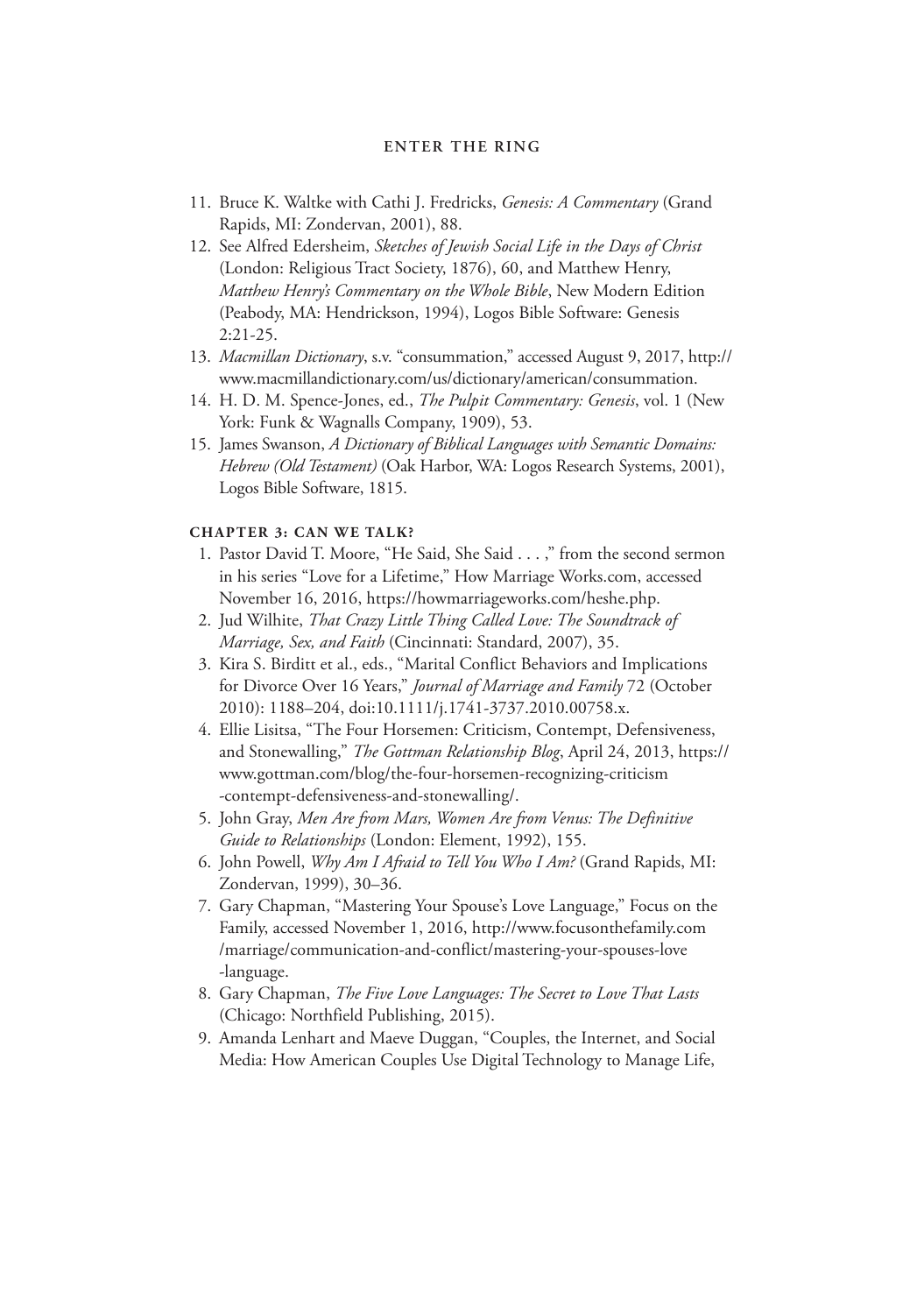#### **Notes**

Logistics, and Emotional Intimacy within Their Relationships," Pew Research Center, February 11, 2014, http://www.pewinternet.org/2014 /02/11/couples-the-internet-and-social-media/.

#### **CHAPTER 4: GOING THE DISTANCE**

1. *Merriam-Webster's Dictionary*, s.v. "machismo," https://www.merriam -webster.com/dictionary/machismo. This word, meaning "a strong sense of masculine pride: an exaggerated masculinity," has positive and negative connotations in Chicano culture, which leads to my qualification of how I'm using it. In context, I'm speaking of the sense of pride I wrestle with as a man. This sense of pride doesn't want me to listen to the advice and counsel of my wife or children, let alone allow them to see me in a state of vulnerability. The Chicano (male) struggle with exhibiting machismo is real; yet when we are indwelled by God the Holy Spirit, we must realize He is greater than our sense of pride. My use of *machismo* captured the struggle of trying to be strong before my wife and kids by not allowing them to see how the death of my cousin affected me. My weeping and weakness highlighted the strength of God who carries me when I feel as though I can't go on.

#### **CHAPTER 5: IT STARTS AT HOME**

- 1. For insights regarding the Malaysian expression of this, see A. Scott Loveless and Thomas B. Holman, eds., *The Family in the New Millennium: Strengthening the Family* (Westport, CT: Praeger, 2007), 181–91; regarding Chinese society, see G. William Skinner, ed., *The Study of Chinese Society: Essays by Maurice Freedman* (Stanford, CA: Stanford University Press, 1979), 240–54; and regarding Mexican cultural structure see Larissa Adler Lomnitz, *The Family on the Threshold of the 21st Century: Trends and Implications*, ed. Solly Dreman (Mahwah, NJ: Lawrence Erlbaum Associates, 1997), 113–24: chapter 7: "Family, Networks, and Survival on the Threshold of the 21st Century in Urban Mexico."
- 2. *Merriam-Webster's Collegiate Dictionary*, 11th ed., s.v. "productive," https:// www.merriam-webster.com/dictionary/productive.
- 3. Dr. Greg Popcak, "Losing My Religion: Why People are REALLY Leaving the Church (It's Not What You Think)," *Faith on the Couch* (blog), Patheos, May 12, 2015, http://www.patheos.com/blogs/faithonthecouch/2015/05 /losing-my-religion-why-people-are-really-leaving-the-church-its-not-what -you-think/.
- 4. "Nearly 6 Out of 10 Children Participate in Extracurricular Activities, Census Bureau Reports," United States Census Bureau, December 9, 2014, http://www.census.gov/newsroom/press-releases/2014/cb14-224.html.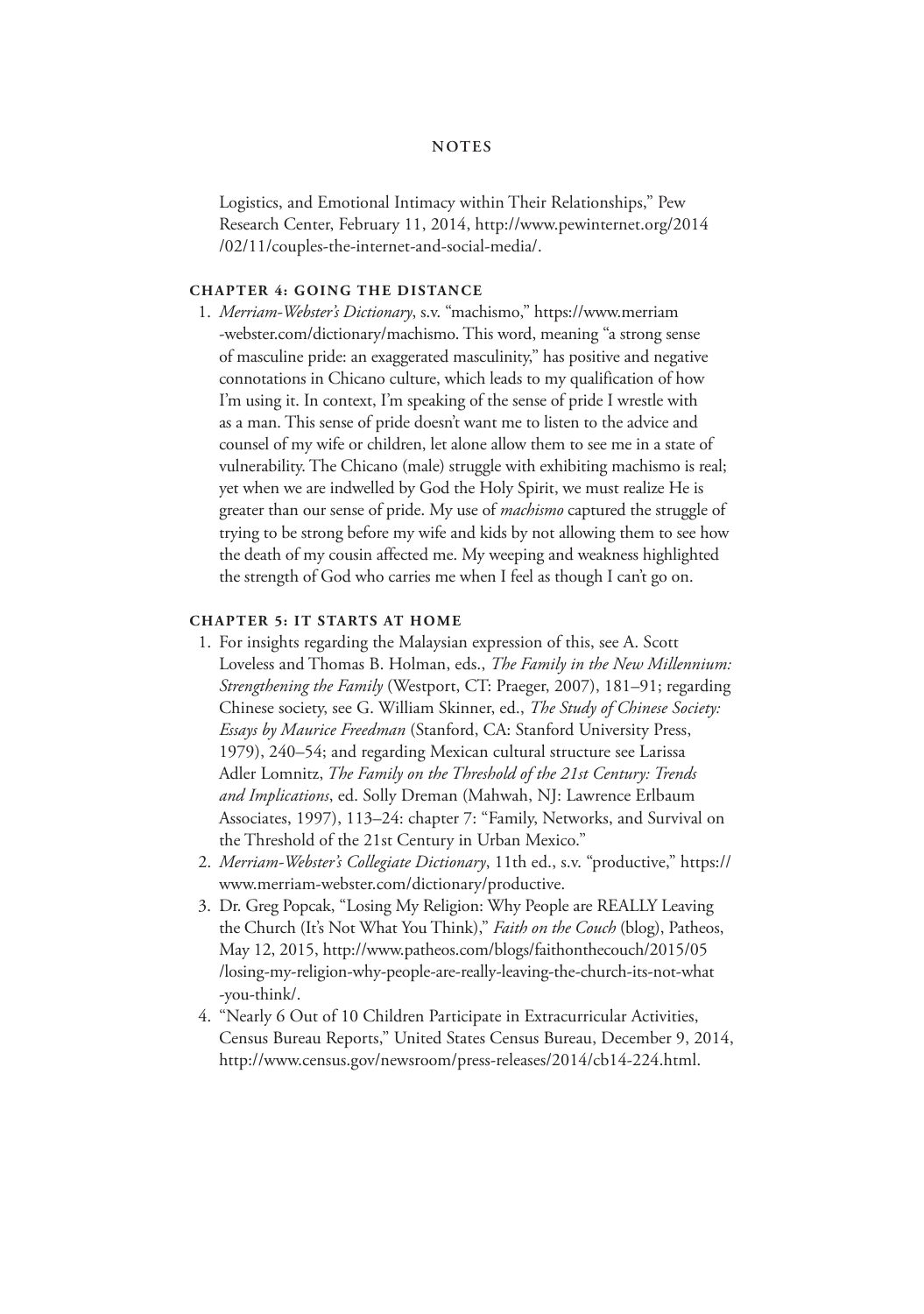- 5. Sarah Eekhoff Zylstra, "Ben Zobrist: Major League Believer," The Gospel Coalition, October 18, 2016, https://www.thegospelcoalition.org/article /ben-zobrist-major-league-believer.
- 6. Marc Prensky, "Digital Natives, Digital Immigrants Part 1," *On the Horizon* 9, no. 5 (October 2001):1, MCB University Press, http:// www.marcprensky.com/writing/Prensky%20-%20Digital%20Natives ,%20Digital%20Immigrants%20-%20Part1.pdf.
- 7. You can log on to dkit.uywi.org, register to become a user for free, and have access to all the content we offer at UYWI for the discipleship of digital natives. You can even track the growth of your disciples and provide us with feedback and reports on how they're responding to the material. The idea behind this toolkit is simple—it does not produce disciples; the parents and youth workers do. UYWI exists to resource parents and youth workers with tools that can help them make disciples.

#### **CHAPTER 6: CAN WE STAY PURE?**

- 1. Craig S. Keener, *1–2 Corinthians* (New York: Cambridge University Press, 2005), 62–63. As it relates to "having" one's own husband/wife, Craig Keener says this phrase is synonymous with a person having another person sexually, meaning a sexually intimate encounter. This is to be understood as a monogamous relationship between a husband and wife.
- 2. William Arndt, Frederick W. Danker, and Walter Bauer, *A Greek-English Lexicon of the New Testament and Other Early Christian Literature*, 3rd ed. (Chicago: University of Chicago Press, 2000), 54.
- 3. James Swanson, *A Dictionary of Biblical Languages with Semantic Domains: Greek (New Testament)* (Oak Harbor, WA: Logos Research Systems, 1997), 299.
- 4. Paul Ellingworth, *The Epistle to the Hebrews: A Commentary on the Greek Text* (Grand Rapids, MI: Eerdmans, 1993), 697.
- 5. Luke Gilkerson, "Resources for Women Who Struggle with Porn," Covenant Eyes, June 30, 2014, http://www.covenanteyes.com/2014/06 /30/resources-women-struggle-porn/.
- 6. Thomas L. Constable, "Notes on Matthew: 2017 Edition," Sonic Light, 111, http://www.soniclight.org/constable/notes/pdf/matthew.pdf.
- 7. Luke Gilkerson, "3 Gospel Principles for Battling Porn Addiction," Covenant Eyes, August 8, 2014, http://www.covenanteyes.com/2014/08 /08/battling-porn-addiction/.
- 8. Paul Maxwell, "Seven Things to Do After You Look at Pornography," Desiring God, March 9, 2016, http://www.desiringgod.org/articles/seven -things-to-do-after-you-look-at-pornography.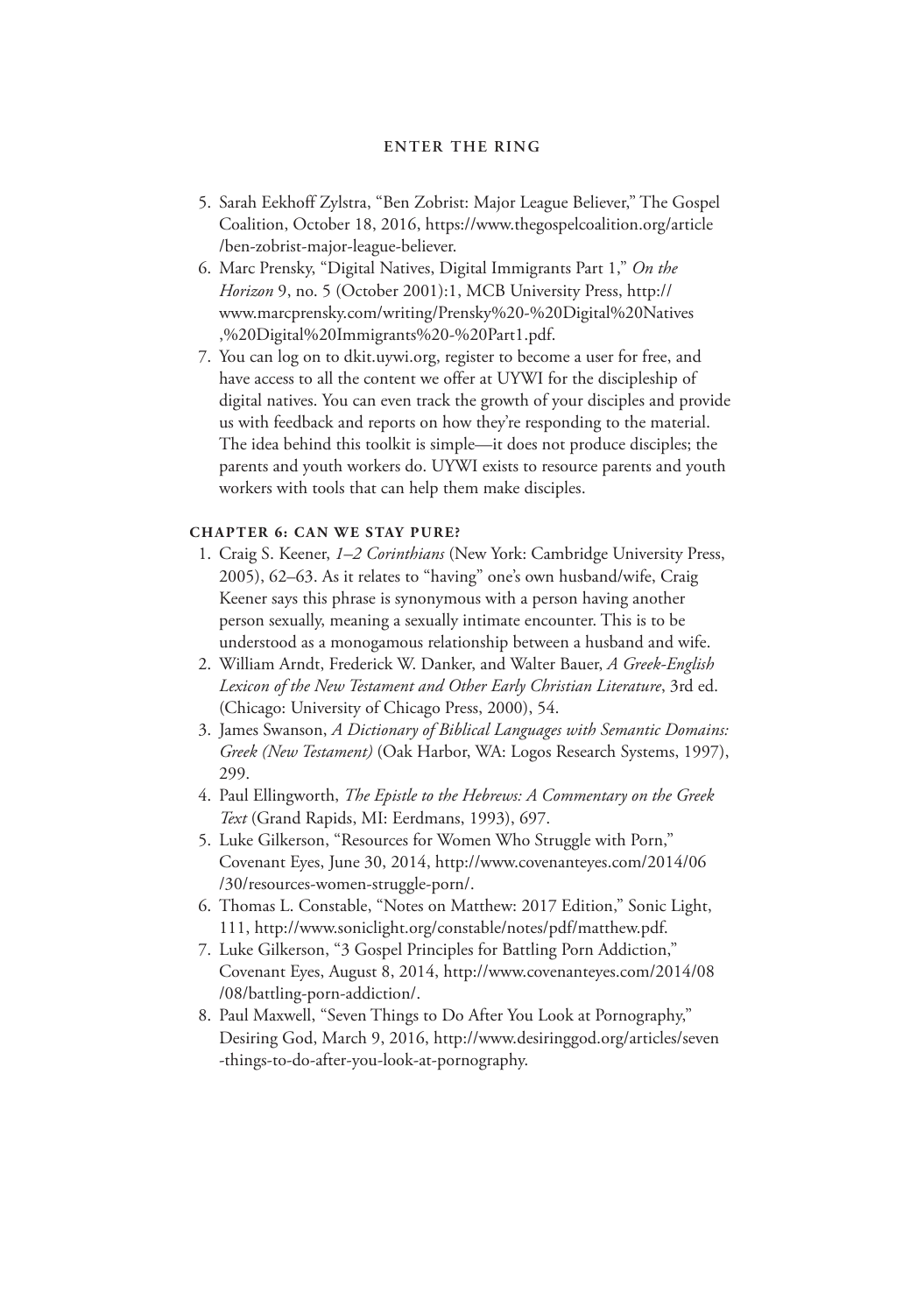#### **Notes**

9. Andraé Crouch, "The Blood Will Never Lose Its Power," *Take the Message Everywhere* (Sony/ATV Music, 1970).

#### **CHAPTER 7: ON THE ROPES**

- 1. Kelley Holland, "Fighting with Your Spouse? It's Probably about This," CNBC, February 4, 2015, http://www.cnbc.com/2015/02/04/money-is -the-leading-cause-of-stress-in-relationships.html.
- 2. "Divorce Study: Financial Arguments Early in Relationship May Predict Divorce," *HuffPost*, last modified July 16, 2013, http://www .huffingtonpost.com/2013/07/12/divorce-study\_n\_3587811.html.
- 3. "Love and Money: People Say They Save, Partner Spends, According to SunTrust Survey," SunTrust, February 4, 2015, http://investors .suntrust.com/news/news-details/2015/Love-and-Money-People-Say -They-Save-Partner-Spends-According-to-SunTrust-Survey/default.aspx.
- 4. To learn more about the Multiply initiative, see "Multiply Two-Year Goals," The Summit Church, http://www.summitrdu.com/multiply /about/. And to review the initial sermon series, see "Fall 2016 Multiply Resources," The Summit Church, http://www.summitrdu.com/multiply /resources/#1478613463679-a642d421-0628. Also check out J. D. Greear, *Gaining by Losing: Why the Future Belongs to Churches That Send* (Grand Rapids, MI: Zondervan, 2015). This book sets up the framework for truly living a lifestyle of generosity.
- 5. The content pertaining to the Generosity Matrix is from notes I took at J. D. Greear's presentation for the Summit Network residents on December 7, 2015.
- 6. Thomas L. Constable, "Notes on Matthew: 2017 Edition," Sonic Light, 138, http://www.soniclight.org/constable/notes/pdf/matthew.pdf.

#### **CHAPTER 8: THE GOSPEL-SATURATED LIFE**

1. Scot McKnight, *1 Peter: The NIV Application Commentary* (Grand Rapids, MI: Zondervan, 1996), 150–55.

#### **EPILOGUE: TO UNMARRIED CHRISTIANS**

- 1. "FFF: Unmarried and Single Americans Week Sept. 20–26, 2015," United States Census Bureau, September 15, 2015, http://www.census .gov/newsroom/facts-for-features/2015/cb15-ff19.html.
- 2. William Arndt, Frederick W. Danker, and Walter Bauer, *A Greek-English Lexicon of the New Testament and Other Early Christian Literature*, 3rd ed. (Chicago: University of Chicago Press, 2000), 1081.
- 3. Dr. Thomas Constable says, "Comparing two equally committed Christians,